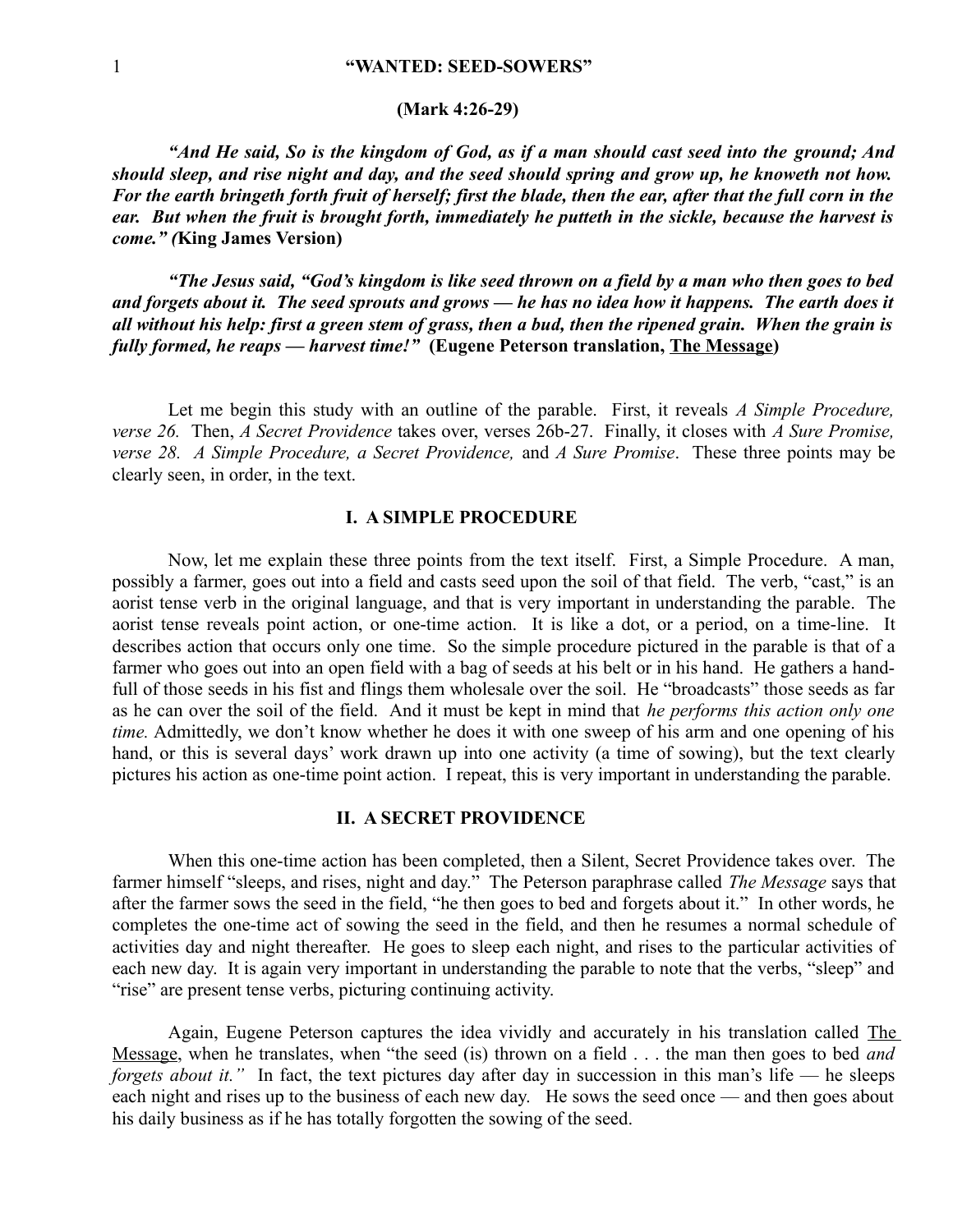However, though he now disregards the seeds and the soil, a silent, secret providence has taken over. "The seed sprouts and grows — and he has no idea how it happens." Again, the verbs are present tense verbs, picturing continuing action. "The seed *keeps on* sprouting and *keeps on* growing," and the ironic fact is added, "and he has no idea how it happens." The pronoun "he" bears major emphasis in the sentence, which means, "He *himself* (the very one who sowed the seed, mind you!) doesn't have the slightest idea how it (the growth of the plant from the seed) happens." So, while he is just "minding his own business," day after day and night after night, a secret providence has taken over and a great crop is grown.

## **III. A SURE PROMISE**

The text then concludes with *a Sure Promise.* "For the earth brings forth fruit of herself," Jesus said (King James Version). Again, The Message translation vividly declares the meaning: "The earth *does it all without his help:* first a green stem of grass, then a bud, then the ripened grain. When the grain is fully formed, he reaps — harvest time!" We cannot hear this statement too many times: "The earth brings forth fruit all by itself"! Again, a grammar lesson is absolutely vital. The term translated "all by itself" bears major emphasis, which means that the Holy Spirit has, if effect, shouted these words from the page. Reread this sentence aloud, and shout these words: "*All by itself!"* It will help you to know what the word actually is. It is the Greek word, "*automate*." We derive our word "*automatic*" from this word. Now the promise is seen in its full assurance; it is indeed a sure promise! Once the seed has fallen on the soil, "the earth brings forth fruit *automatically!"*

Every farmer loves the harvest season of his farming year. He loves to look upon the golden grain in the fields on the day before the harvesting process begins. He moves diligently, efficiently and eagerly into the time of harvest, knowing that his income and livelihood depend on that harvest. However, every farmer also knows that he cannot get to "point B" on the calendar of his farming year the time of harvest, without going through "point A" — the time of sowing. A profitable harvest will come only after seed has been properly sown. There simply will be no desirable harvest unless the appropriate seed is sown.

Everywhere I move in churches over this land, people are lamenting the sad moral and spiritual decline of this nation. The question, "What is happening?" sounds out consistently. The question, "What is wrong?" is asked monotonously. If *(since)* this text is correct, the answer is simple: There is far too little one-on-one sowing taking place on the soils of men's hearts. The entire problem may be reduced to this simple statement: *the harvest is potentially plentiful, but actually pitiful — because of the failure of Christians to consistently, continuously, compassionately sow the seed on the soil where the crop must be raised*.

According to Jesus, the soils represent men's hearts, and *each man's heart* is the field for sowing the Gospel seed. Earlier in this same chapter (Mark 4), Jesus had told the "parable of the sower," or the parable *of the soils*, and He tells us that the soils represent men's hearts individually, and the reception of the seed into the soil represents each man's response to the Gospel when he hears it. But it must be noted in each of these two parables that *one man did the sowing, and he did it close-up and hands-on.* The sowing was not accomplished by a piece of mechanized farm equipment or from an airplane (this type of evangelism is actually caricatured in Joe Bayley's *The Gospel Blimp)* or by a "piped in" technique. *It was done by a farmer whose feet had carried him out into the field*, *and whose hands held the seed and applied it to the soil*. In other words, these parables basically picture personal evangelism, whether one-on-one or wholesale.

Every wise farmer knows that he is in partnership with God and His providence as he waits for a crop, but he also knows that he is himself a crucial part of the miracle merely by sowing the seed on the soil. So farming is a "co-op" activity. "The Farmer's Co-op" is not merely the name of a business; it is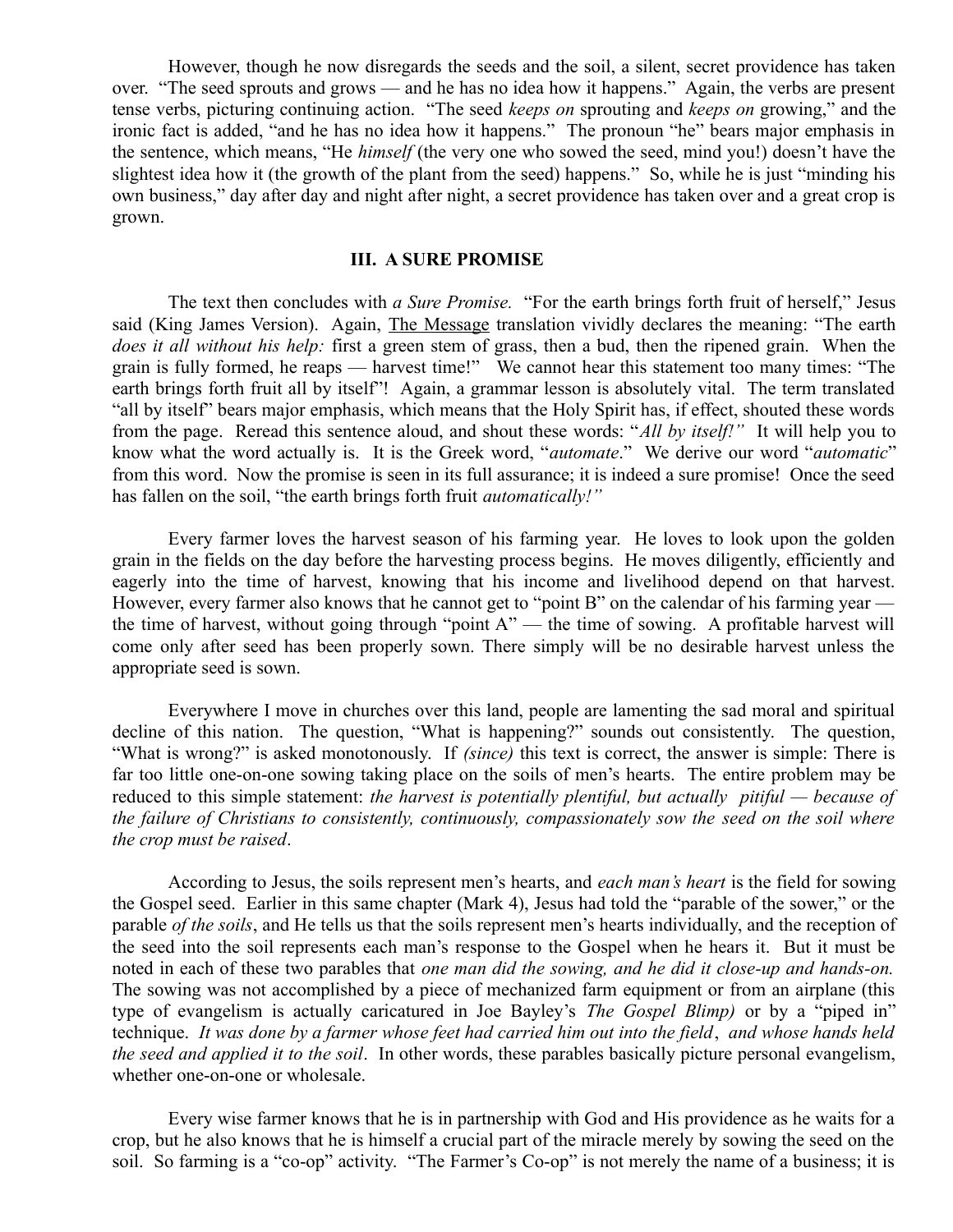the formula for a miracle! And while even the seed is stored with life by the hand of God, the farmer must release it from *his* hand if there is to be a harvest.

Our parable is a bit strange in that the farmer engages in sowing just one time and then forgets the action he has taken. This is the whole point of the parable. Once the seed strikes the soil, *the harvest is automatic.* Now, every farmer knows that not every seed sown will be a part of the crop, but he also knows very well that, without the sowing of the seed, no reaping will occur. Every Christian should know that not every testimony given to a lost person will produce the fruit of eternal life, but he also knows that, unless the testimony *is* given, eternal life will never enter any human heart. "Faith comes by hearing, and hearing by the Word of God," and Christians have been assigned to speak the faith-stimulating Word which echoes the truth of God's Word in their experience. When they do so speak, the harvest is automatic. So where are the seed-sowers?

I want to spend the remainder of this study illustrating the truth of this parable from my own experience. I have seen the truth of this parable demonstrated and proven many, many times. In fact, I could write a substantial book about experiences which prove the accuracy and faithfulness of these words of Jesus. I will confine myself to just a few of the many possibilities.

Let me begin by telling you, from a human standpoint, how I became a Christian. My personal testimony is replete with several substantiations of the truth of this parable. The part of the story with which I have become familiar begins before I was born (a long, long time ago!). The story begins on a street in the city of Chicago. A man with a German name and background, Joe Beine, had left his daily workplace at "quitting time" one afternoon, had stepped onto a wide, busy sidewalk, and was moving through the crowd toward his home. Suddenly, his shoulder struck the shoulder of a man facing in the opposite direction on the sidewalk, and the bump was hard enough to turn each of them toward the other. Joe later told me that he did not remember a single word being spoken by either of them at any time during their momentary encounter. The man had a slip of paper between the fingers and thumb of one hand, and was passing out such pieces of paper to anyone on the sidewalk who would receive one. When they turned to face each other, the man simple thrust the leaflet into Joe's hand. Joe thoughtlessly took it, quickly put it in his shirt pocket, and moved silently on down the sidewalk.

When he arrived home a short while later, his wife was cooking the evening meal, so he went upstairs and took a quick bath. Then he put on leisure clothes for the evening and started down to supper. As the passed the bed, he picked up the clothes he had removed and put them in a clothes hamper at the closet door. When he turned again go down to supper, he noticed that the piece of paper he had placed in his pocket had slipped out onto the bed. He reached down casually, picked it up, and glanced at the front side of the leaflet. He later said, "I had not scanned one paragraph of it before I knew that I needed what it was offering more than I needed life itself." Of course, the leaflet was a Gospel tract. Joe Beine stood beside the bed and read it — twice. Then, he got down on his knees, read the "instructions" on the bottom at the back — and was eternally saved beside his bed! Possessed with his experience, he placed the leaflet on the end table beside him.

He stood up, full of a new glory, but when he went downstairs, he discovered that he was too embarrassed to tell his wife what had happened! They finished the evening meal, she washed the dishes, and he went into the den of their home to read the daily newspaper. When she finished the dishes, *she went upstairs to change into leisure clothes for the evening as he had done shortly before.* You've guessed by now what happened. She saw the leaflet on the end table by the bed, picked it up, read it and she, too, was saved beside the bed! But she also discovered that she could not immediately tell him about her experience of salvation. In fact, they got all the way to breakfast the next morning before one broke the news to the other. Joe was already seated at the table to eat breakfast, and she was about to be seated, when she suddenly dropped to her knees and began to weep. He rushed around the table and knelt beside her with his arm around her, thinking she was ill. She sobbed, "Honey, there's something